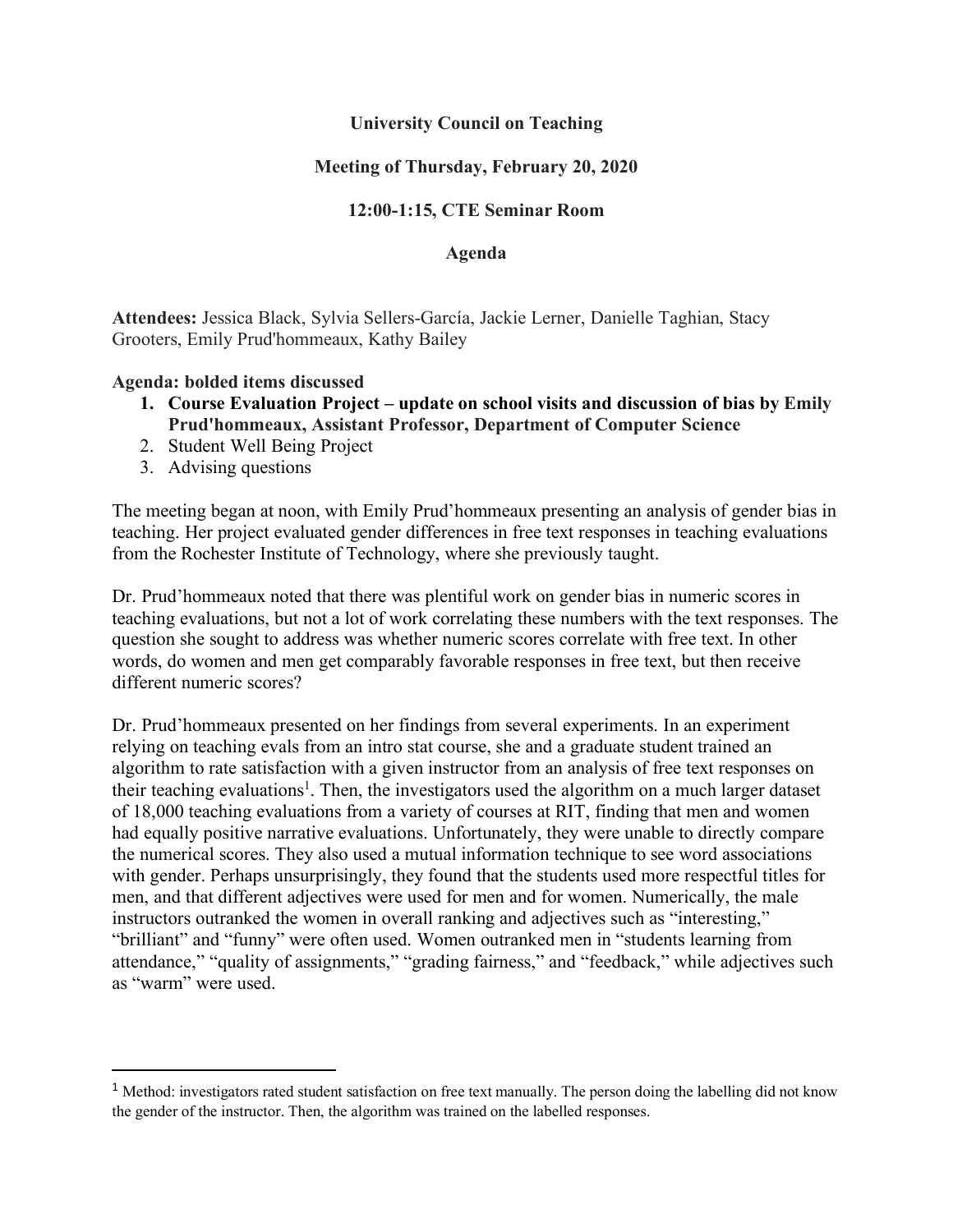One committee member asked if some numerical questions bring out gender bias more than others, which Dr. Prud'hommeaux confirmed. The free text responses also have a large gender bias, Dr. Prud'hommeaux noted. Another committee member asked about the gender of the student affecting bias in evaluations. Dr. Prud'hommeaux responded that men tend to give men higher ratings, while women are fair. Therefore, gender bias in student evaluations might be affected by gender balance of students in a class.

At Boston College, CSOM did a study of numerical gender bias on evaluations and found that on a five point scale, on average women were rated 0.1 lower than men. One committee member asked how Boston College's IRP could work on this. Dr. Prud'hommeaux suggested consulting a statistician. Another committee member noted that the conventional wisdom is that women work harder for the same ratings. Also, at small institutions like Boston College where the instructor does all the teaching, asking for separate ratings of the course and the instructor does not make much sense. One committee member mentioned a member of the faculty (Larry Ludlow) who would be well equipped to work on these issues at BC.

Moving on, the committee was informed that Jess Green and Peter Martin, members of the University Council on Learning Outcomes, met with Kathy Bailey and Billy Soo to discuss their project to incentivize faculty to do more creative assessment. A question was raised: does the UCT have any ideas about this?

Professor Bailey asked if the UCT should put aside or strongly encourage putting aside TAM and TAME grants for assessment projects.

One committee member asked: what do assessment projects look like? The response: the committee is still figuring that out. Committee members noted that assessment is always fuzzy: for instance, is it at a departmental or course level?

TAM and TAME grants seemed to some committee members like low hanging fruit, an easy start. Alternatively, the committee considered that TAM grants might now require an assessment component.

One committee member pointed out that in intro courses it is easy to assess learning but in elective courses it can be harder, and this is mostly true in STEM. The School of Social Work has a lot of experience with assessment, and does a lot of assessment work. One committee member suggested that BC faculty need outside training in assessment.

The UCLO wants faculty to be able to propose assessment projects to TAM and TAME grants. Should the committee write that they are encouraged? Committee members liked the language of "assessment projects are welcomed" to apply to TAM and TAME grants, rather than guarantee a certain number of grants for assessment projects.

One committee member noted that TAME grants cut out the summer. Applicants need to spend the money by May 15th, and they get the money in October, so there are no TAME summer projects. Committee members were in favor of shifting the TAME grants closer to TAM timing, with a small gap in order to stagger the work of reviewing applications.